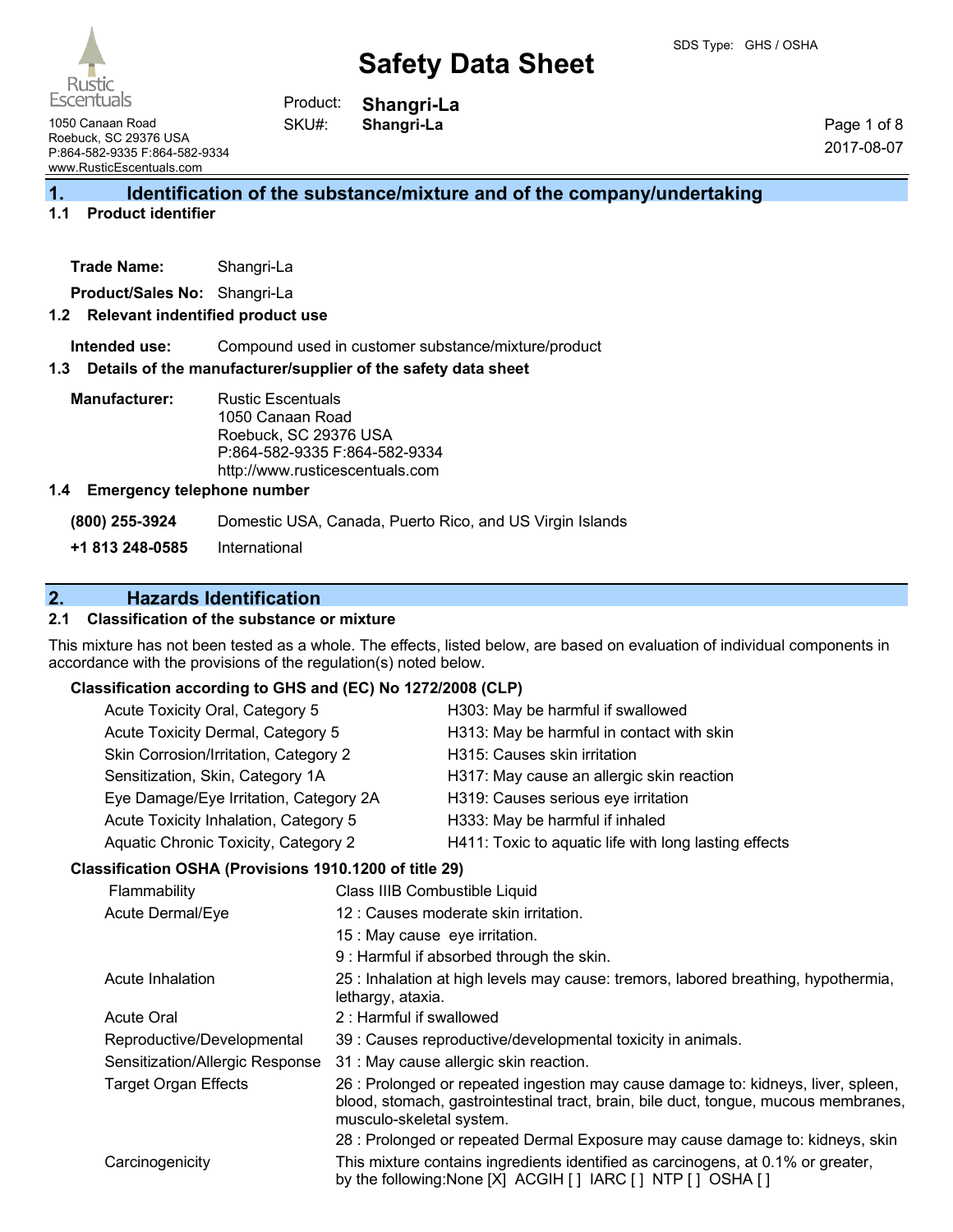

**Shangri-La**

Product: SKU#:

Rustic **Escentuals** 

1050 Canaan Road **Shangri-La** Roebuck, SC 29376 USA P:864-582-9335 F:864-582-9334 www.RusticEscentuals.com

#### **2.2 Label elements**

## **Labelling (REGULATION (EC) No 1272/2008)**

#### **Hazard pictograms**



#### **Signal Word: Warning**

#### **Hazard statments**

| H <sub>303</sub> | May be harmful if swallowed                     |
|------------------|-------------------------------------------------|
| H313             | May be harmful in contact with skin             |
| H315             | Causes skin irritation                          |
| H317             | May cause an allergic skin reaction             |
| H319             | Causes serious eye irritation                   |
| H333             | May be harmful if inhaled                       |
| H411             | Toxic to aquatic life with long lasting effects |

#### **Precautionary Statements**

# **Preventi**

| <b>Prevention:</b>   |                                                                                                                                  |
|----------------------|----------------------------------------------------------------------------------------------------------------------------------|
| P <sub>264</sub>     | Wash hands thoroughly after handling                                                                                             |
| P272                 | Contaminated work clothing should not be allowed out of the workplace                                                            |
| P273                 | Avoid release to the environment                                                                                                 |
| Response:            |                                                                                                                                  |
| $P302 + P352$        | IF ON SKIN: Wash with soap and water                                                                                             |
| $P304 + P312$        | IF INHALED: Call a POISON CENTER or doctor/physician if you feel unwell                                                          |
| $P305 + P351 + P338$ | IF IN EYES: Rinse cautiously with water for several minutes Remove contact lenses if<br>present and easy to do. continue rinsing |
| P312                 | Call a POISON CENTER or doctor/physician if you feel unwell                                                                      |
| $P333 + P313$        | If skin irritation or a rash occurs: Get medical advice/attention                                                                |
| $P337 + P313$        | If eye irritation persists: Get medical advice/attention                                                                         |
| P362                 | Take off contaminated clothing and wash before reuse                                                                             |
| P363                 | Wash contaminated clothing before reuse                                                                                          |
| P391                 | <b>Collect Spillage</b>                                                                                                          |
|                      |                                                                                                                                  |

### **2.3 Other Hazards**

#### **no data available**

# **3. Composition/Information on Ingredients**

#### **3.1 Mixtures**

This product is a complex mixture of ingredients, which contains among others the following substance(s), presenting a health or environmental hazard within the meaning of the UN Globally Harmonized System of Classification and Labeling of Chemicals (GHS):

| CAS#       | EC# | Conc. |                           |
|------------|-----|-------|---------------------------|
| Ingredient |     | Range | <b>GHS Classification</b> |

**OSHA Classification** 

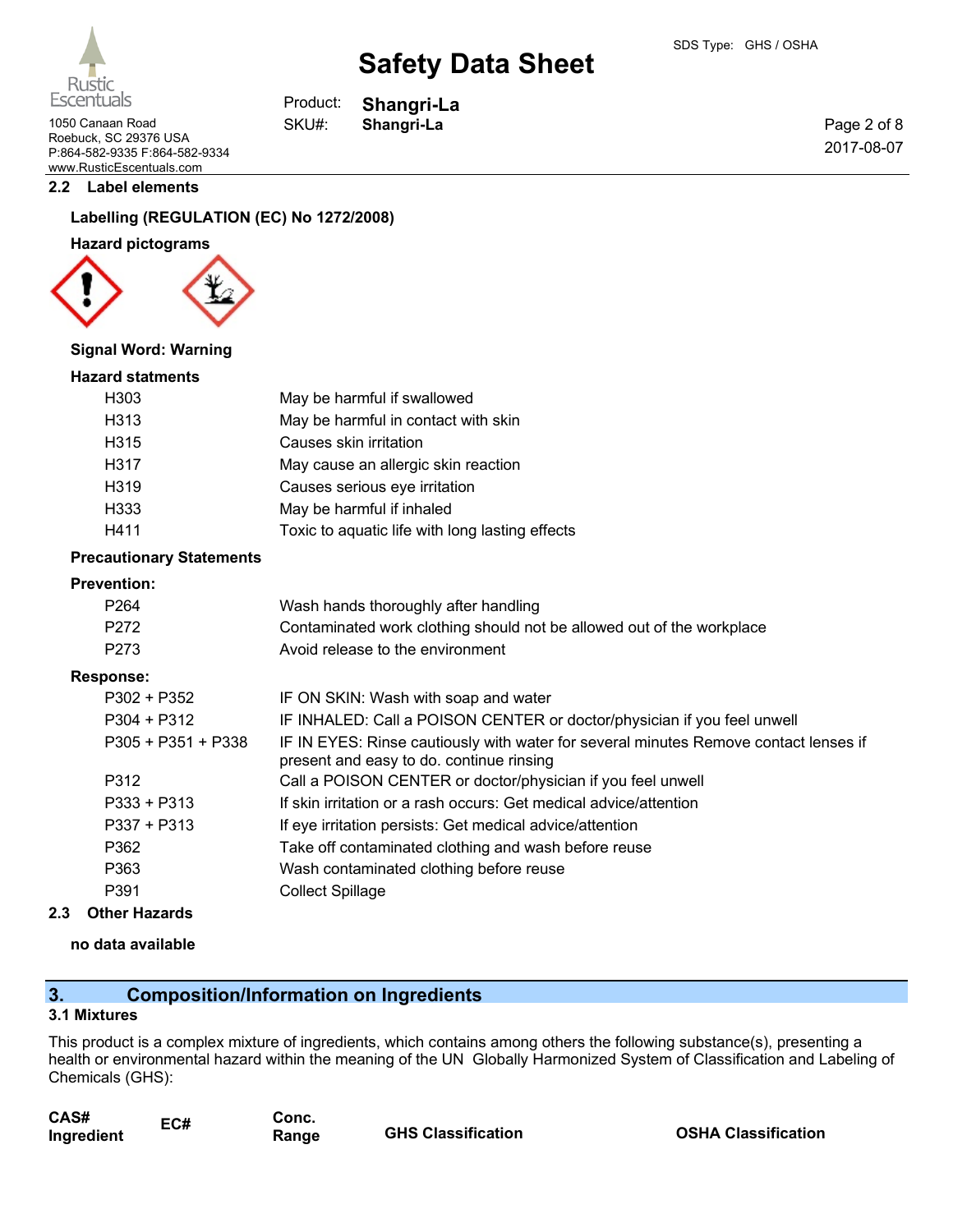

| Escentuals                                                                 |                            | Product:                                     | Shangri-La                         |                            |                           |
|----------------------------------------------------------------------------|----------------------------|----------------------------------------------|------------------------------------|----------------------------|---------------------------|
| 1050 Canaan Road<br>Roebuck, SC 29376 USA<br>P:864-582-9335 F:864-582-9334 |                            | SKU#:                                        | Shangri-La                         |                            | Page 3 of 8<br>2017-08-07 |
| www.RusticEscentuals.com<br>CAS#<br>Ingredient                             | EC#                        | Conc.<br>Range                               | <b>GHS Classification</b>          | <b>OSHA Classification</b> |                           |
| 78-70-6                                                                    | 201-134-4                  | 10 - 20 %                                    | H227; H303; H315; H317; H319; H402 | 12, 26                     |                           |
| Linalool                                                                   |                            |                                              |                                    |                            |                           |
| 24851-98-7                                                                 | 246-495-9                  | 10 - 20 %                                    | H402                               |                            |                           |
|                                                                            | Methyldihydrojasmonate     |                                              |                                    |                            |                           |
| $123 - 11 - 5$                                                             | 204-602-6                  | 10 - 20 %                                    | H303; H402                         | 11, 15                     |                           |
| Anisaldehyde                                                               |                            |                                              |                                    |                            |                           |
| $140 - 11 - 4$                                                             | 205-399-7                  | 10 - 20 %                                    | H303; H316; H401; H412             | 15, 25, 26, 31, 39         |                           |
| Benzyl acetate                                                             |                            |                                              |                                    |                            |                           |
| 54464-57-2                                                                 | 259-174-3                  | $5 - 10%$                                    | H315; H317; H400; H410             | 11, 31                     |                           |
|                                                                            |                            | Tetramethyl Acetyloctahydronaphthalenes      |                                    |                            |                           |
| 121-32-4                                                                   | 204-464-7                  | $5 - 10%$                                    | H303; H320; H402                   |                            |                           |
| Ethyl vanillin                                                             |                            |                                              |                                    |                            |                           |
| 120-51-4                                                                   | 204-402-9                  | $5 - 10%$                                    | H302; H313; H400; H411             | 28, 3                      |                           |
| <b>Benzyl Benzoate</b>                                                     |                            |                                              |                                    |                            |                           |
| 31906-04-4                                                                 | 250-863-4                  | $5 - 10%$                                    | H317; H402                         |                            |                           |
|                                                                            |                            | Hydroxyisohexyl 3-cyclohexene carboxaldehyde |                                    |                            |                           |
| $91 - 64 - 5$                                                              | 202-086-7                  | $2 - 5%$                                     | H302; H317; H402                   | 12, 15, 2, 26, 31, 9       |                           |
| Coumarin                                                                   |                            |                                              |                                    |                            |                           |
| 104-61-0                                                                   | 203-219-1                  | $2 - 5 %$                                    | H316                               | 12, 15                     |                           |
|                                                                            | gamma-Nonalactone          |                                              |                                    |                            |                           |
| 115-95-7                                                                   | 204-116-4                  | $2 - 5%$                                     | H227; H315; H319; H402             |                            |                           |
| Linalyl acetate                                                            |                            |                                              |                                    |                            |                           |
| 101-39-3                                                                   | 202-938-8                  | $2 - 5%$                                     | H303; H317; H401                   | 31                         |                           |
|                                                                            | alpha-Methylcinnamaldehyde |                                              |                                    |                            |                           |
| 120-14-9                                                                   | 204-373-2                  | $2 - 5%$                                     | H302; H316                         | 26                         |                           |
| Veratraldehyde                                                             |                            |                                              |                                    |                            |                           |
| 105-95-3                                                                   | 203-347-8                  | $1 - 2%$                                     | H401                               | 11, 15                     |                           |
|                                                                            | Ethylene brassylate        |                                              |                                    |                            |                           |
| 68647-72-3                                                                 | 232-433-8                  | $0.1 - 1.0 %$                                | H226; H304; H315; H317; H400; H410 | 12, 3, 31                  |                           |
| Limonene                                                                   |                            |                                              |                                    |                            |                           |

See Section 16 for full text of GHS classification codes

Total Hydrocarbon Content (% w/w) = 0.40

# **4. First Aid Measures**

## **4.1 Description of first aid measures**

| Inhalation:           | Remove from exposure site to fresh air and keep at rest.<br>Obtain medical advice.                            |
|-----------------------|---------------------------------------------------------------------------------------------------------------|
| Eye Exposure:         | Flush immediately with water for at least 15 minutes.<br>Contact physician if symptoms persist.               |
| <b>Skin Exposure:</b> | Remove contaminated clothes. Wash thoroughly with water (and soap).<br>Contact physician if symptoms persist. |
| Ingestion:            | Rinse mouth with water and obtain medical advice.                                                             |

**4.2 Most important symptoms and effects, both acute and delayed**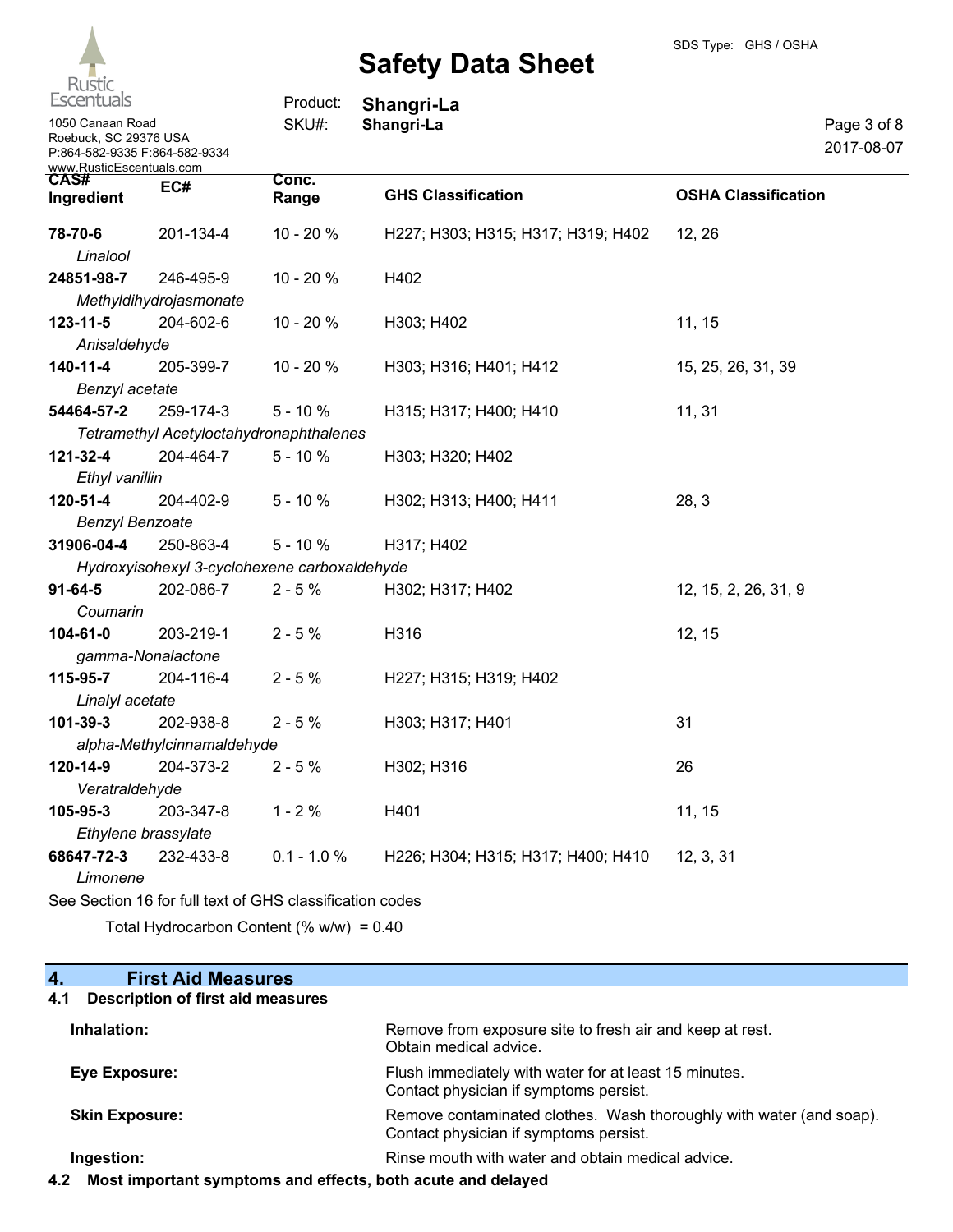

| <b>UNCDIT</b><br><b>Escentuals</b>                                                                     | Product: | Shangri-La                                                                                                             |                           |
|--------------------------------------------------------------------------------------------------------|----------|------------------------------------------------------------------------------------------------------------------------|---------------------------|
| 1050 Canaan Road<br>Roebuck, SC 29376 USA<br>P:864-582-9335 F:864-582-9334<br>www.RusticEscentuals.com | SKU#:    | Shangri-La                                                                                                             | Page 4 of 8<br>2017-08-07 |
| <b>Symptoms:</b>                                                                                       |          | no data available                                                                                                      |                           |
| <b>Risks:</b><br>4.3                                                                                   |          | Refer to Section 2.2 "Hazard Statements"<br>Indication of any immediate medical attention and special treatment needed |                           |
| Treatment:                                                                                             |          | Refer to Section 2.2 "Response"                                                                                        |                           |
| 5.<br><b>Fire-Fighting measures</b><br>5.1<br><b>Extinguishing media</b>                               |          |                                                                                                                        |                           |
| Suitable:                                                                                              |          | Carbon dioxide (CO2), Dry chemical, Foam                                                                               |                           |
| Unsuitable<br>Special hazards arising from the substance or mixture<br>5.2                             |          | Do not use a direct water jet on burning material                                                                      |                           |
| During fire fighting:<br>5.3 Advice for firefighters                                                   |          | Water may be ineffective                                                                                               |                           |
| <b>Further information:</b>                                                                            |          | Standard procedure for chemical fires                                                                                  |                           |

## **6. Accidental Release Measures**

### **6.1 Personal precautions, protective equipment and emergency procedures**

Avoid inhalation and contact with skin and eyes. A self-contained breathing apparatus is recommended in case of a major spill.

#### **6.2 Environmental precautions**

Keep away from drains, soil, and surface and groundwater.

#### **6.3 Methods and materials for containment and cleaning up**

Clean up spillage promptly. Remove ignition sources. Provide adequate ventilation. Avoid excessive inhalation of vapors. Gross spillages should be contained by use of sand or inert powder and disposed of according to the local regulations.

#### **6.4 Reference to other sections**

Not Applicable

## **7. Handling and Storage**

#### **7.1 Precautions for safe handling**

Apply according to good manufacturing and industrial hygiene practices with proper ventilation. Do not drink, eat or smoke while handling. Respect good personal hygiene.

### **7.2 Conditions for safe storage, including any incompatibilities**

Store in a cool, dry and ventilated area away from heat sources and protected from light in tightly closed original container. Avoid plastic and uncoated metal container. Keep air contact to a minimum.

## **7.3 Specific end uses**

No information available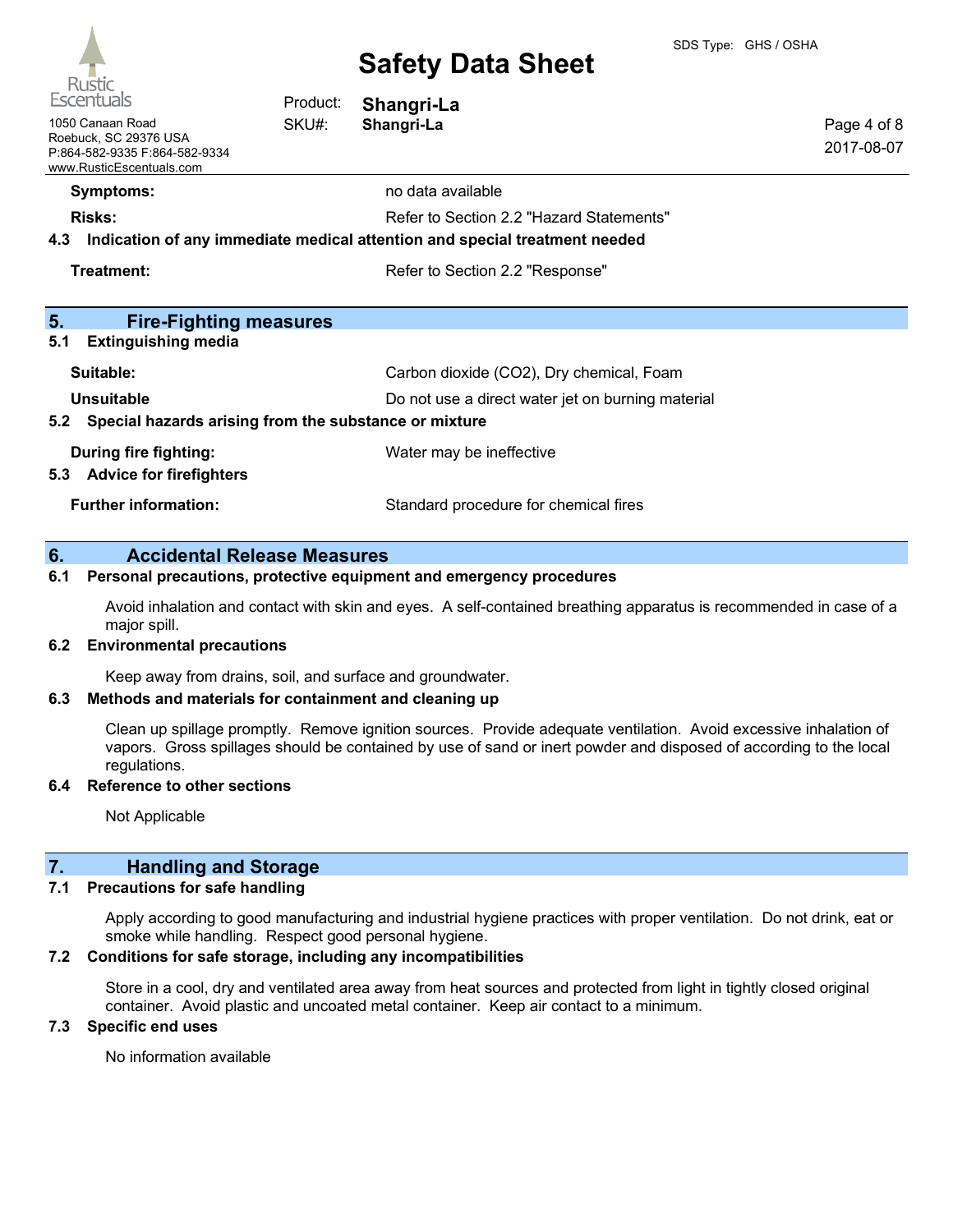

Page 5 of 8 2017-08-07

1050 Canaan Road **Shangri-La** Roebuck, SC 29376 USA P:864-582-9335 F:864-582-9334 www.RusticEscentuals.com

**Shangri-La** Product: SKU#:

# **8. Exposure Controls/Personal Protection**

# **8.1 Control parameters**

|                 | <b>Exposure Limits:</b>        |                |                                                                                                                                          |              |                                   |      |             |
|-----------------|--------------------------------|----------------|------------------------------------------------------------------------------------------------------------------------------------------|--------------|-----------------------------------|------|-------------|
|                 | Component                      |                |                                                                                                                                          | <b>ACGIH</b> | <b>ACGIH</b>                      | OSHA | <b>OSHA</b> |
|                 |                                |                |                                                                                                                                          |              | TWA ppm STEL ppm TWA ppm STEL ppm |      |             |
|                 | 140-11-4                       | Benzyl acetate |                                                                                                                                          | 10           |                                   |      |             |
|                 | <b>Engineering Controls:</b>   |                | Use local exhaust as needed.                                                                                                             |              |                                   |      |             |
|                 |                                |                | 8.2 Exposure controls - Personal protective equipment                                                                                    |              |                                   |      |             |
| Eye protection: |                                |                | Tightly sealed goggles, face shield, or safety glasses with brow guards and side shields, etc.<br>as may be appropriate for the exposure |              |                                   |      |             |
|                 | <b>Respiratory protection:</b> |                | Avoid excessive inhalation of concentrated vapors. Apply local ventilation where appropriate.                                            |              |                                   |      |             |
|                 | <b>Skin protection:</b>        |                | Avoid Skin contact. Use chemically resistant gloves as needed.                                                                           |              |                                   |      |             |

# **9. Physical and Chemical Properties**

# **9.1 Information on basic physical and chemical properties**

| Appearance:                  | Conforms to Standard            |
|------------------------------|---------------------------------|
| Odor:                        | Conforms to Standard            |
| Color:                       | <b>Colorless to Pale Yellow</b> |
| <b>Viscosity:</b>            | Liquid                          |
| <b>Freezing Point:</b>       | Not determined                  |
| <b>Boiling Point:</b>        | Not determined                  |
| <b>Melting Point:</b>        | Not determined                  |
| <b>Flashpoint (CCCFP):</b>   | >200 F (93.33 C)                |
| <b>Auto flammability:</b>    | Not determined                  |
| <b>Explosive Properties:</b> | None Expected                   |
| <b>Oxidizing properties:</b> | None Expected                   |
| Vapor Pressure (mmHg@20 C):  | 0.0316                          |
| %VOC:                        | 10.4                            |
| Specific Gravity @ 25 C:     | 1.0160                          |
| Density @ 25 C:              | 1.0130                          |
| Refractive Index @ 20 C:     | 1.5075                          |
| Soluble in:                  | Oil                             |

# **10. Stability and Reactivity**

| 10.1 Reactivity                         | None                                               |
|-----------------------------------------|----------------------------------------------------|
| <b>10.2 Chemical stability</b>          | Stable                                             |
| 10.3 Possibility of hazardous reactions | None known                                         |
| <b>10.4 Conditions to avoid</b>         | None known                                         |
| 10.5 Incompatible materials             | Strong oxidizing agents, strong acids, and alkalis |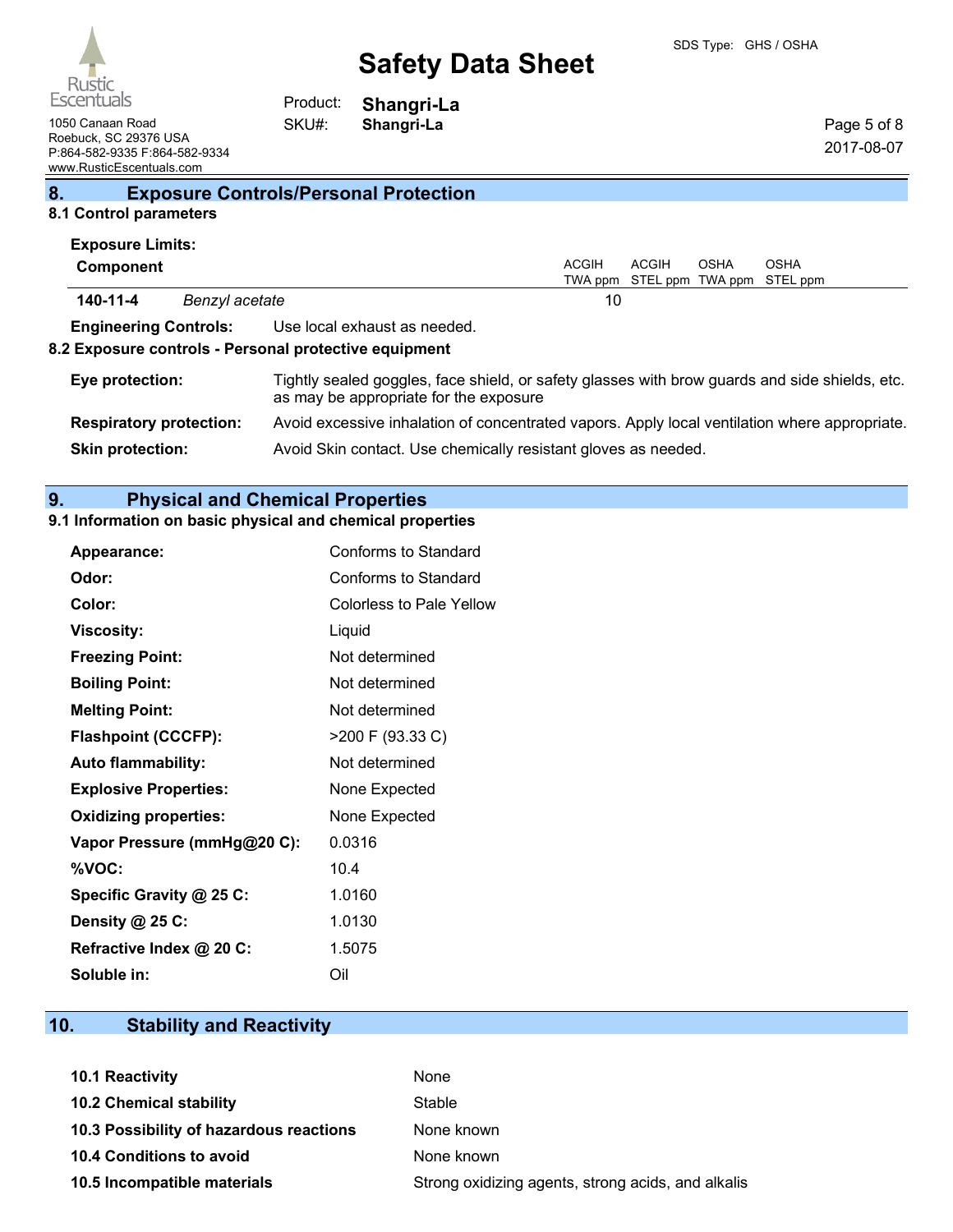Rustic **Escentuals** 

1050 Canaan Road **Shangri-La** Roebuck, SC 29376 USA P:864-582-9335 F:864-582-9334 www.RusticEscentuals.com

**Shangri-La** Product: SKU#:

Page 6 of 8 2017-08-07

**10.6 Hazardous decomposition products** None known

# **11. Toxicological Information**

### **11.1 Toxicological Effects**

Acute Toxicity Estimates (ATEs) based on the individual Ingredient Toxicity Data utilizing the "Additivity Formula"

| Acute toxicity - Oral - (Rat) mg/kg                | (LD50: 2,518.89) May be harmful if swallowed             |
|----------------------------------------------------|----------------------------------------------------------|
| Acute toxicity - Dermal - (Rabbit) mg/kg           | (LD50: 2,645.50) May be harmful in contact with skin     |
| Acute toxicity - Inhalation - (Rat) mg/L/4hr       | (LC50: 37.29) May be harmful if inhaled                  |
| <b>Skin corrosion / irritation</b>                 | Causes skin irritation                                   |
| Serious eye damage / irritation                    | Causes serious eye irritation                            |
| <b>Respiratory sensitization</b>                   | Not classified - the classification criteria are not met |
| <b>Skin sensitization</b>                          | May cause an allergic skin reaction                      |
| <b>Germ cell mutagenicity</b>                      | Not classified - the classification criteria are not met |
| Carcinogenicity                                    | Not classified - the classification criteria are not met |
| <b>Reproductive toxicity</b>                       | Not classified - the classification criteria are not met |
| Specific target organ toxicity - single exposure   | Not classified - the classification criteria are not met |
| Specific target organ toxicity - repeated exposure | Not classified - the classification criteria are not met |
| <b>Aspiration hazard</b>                           | Not classified - the classification criteria are not met |

# **12. Ecological Information**

| <b>12.1 Toxicity</b>               |                                                          |
|------------------------------------|----------------------------------------------------------|
| <b>Acute acquatic toxicity</b>     | Not classified - the classification criteria are not met |
| <b>Chronic acquatic toxicity</b>   | Toxic to aquatic life with long lasting effects          |
| <b>Toxicity Data on soil</b>       | no data available                                        |
| <b>Toxicity on other organisms</b> | no data available                                        |
| 12.2 Persistence and degradability | no data available                                        |
| 12.3 Bioaccumulative potential     | no data available                                        |
| 12.4 Mobility in soil              | no data available                                        |
| 12.5 Other adverse effects         | no data available                                        |

# **13. Disposal Conditions**

#### **13.1 Waste treatment methods**

Do not allow product to reach sewage systems. Dispose of in accordance with all local and national regulations. Send to a licensed waste management company.The product should not be allowed to enter drains, water courses or the soil. Do not contaminate ponds, waterways or ditches with chemical or used container.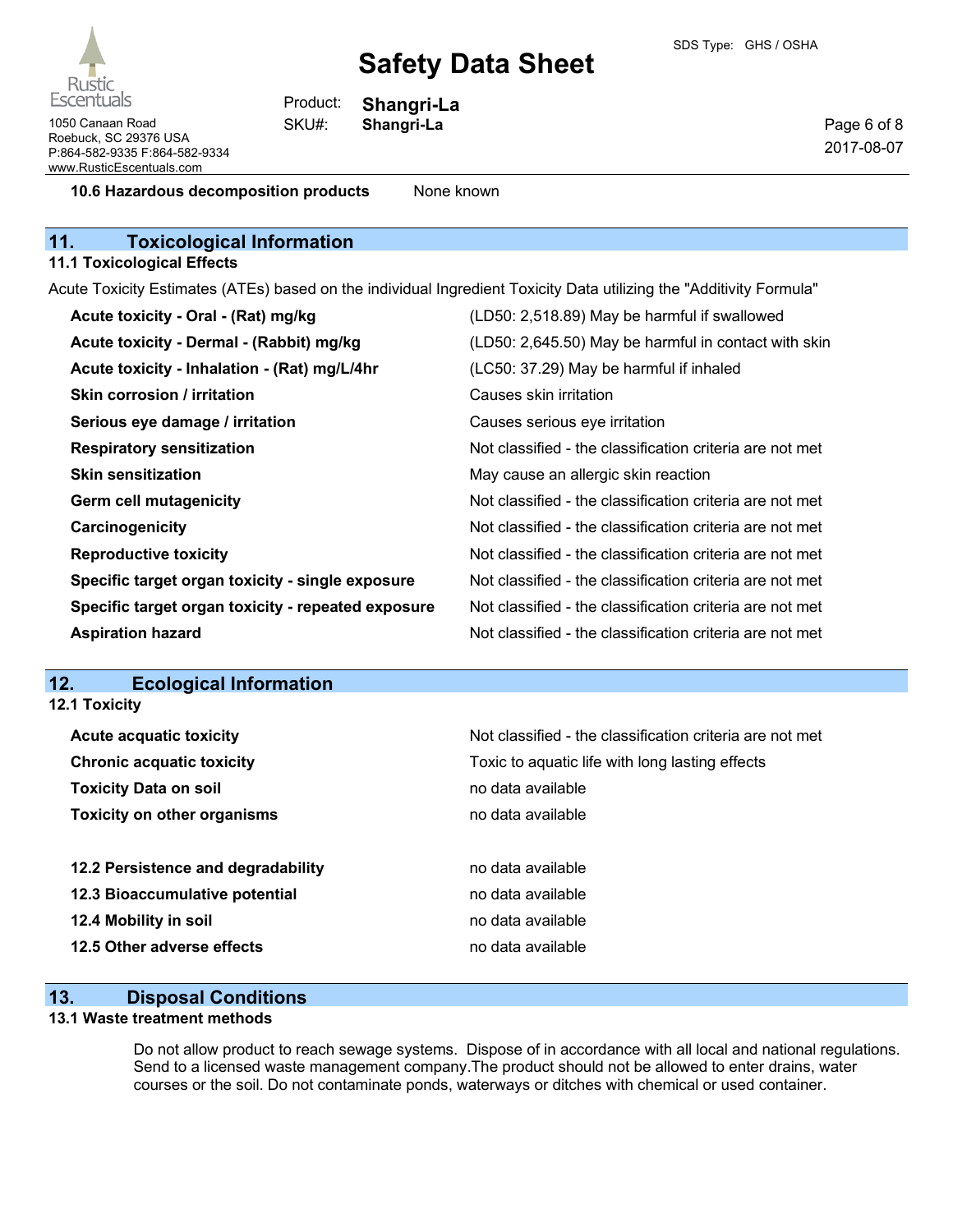

**Shangri-La**

Product: SKU#:

Page 7 of 8 2017-08-07

1050 Canaan Road **Shangri-La** Roebuck, SC 29376 USA P:864-582-9335 F:864-582-9334 www.RusticEscentuals.com

## **14. Transport Information**

| Regulator<br>U.S. DOT (Non-Bulk)<br><b>Chemicals NOI</b><br><b>ADR/RID (International Road/Rail)</b> |            | <b>Class</b> | <b>Pack Group</b><br>Not Regulated - Not Dangerous Goods | <b>Sub Risk</b> | UN-nr. |
|------------------------------------------------------------------------------------------------------|------------|--------------|----------------------------------------------------------|-----------------|--------|
|                                                                                                      |            |              |                                                          |                 |        |
| <b>Environmentally Hazardous</b><br>Liquid, n.o.s.                                                   | Substance. | 9            | Ш                                                        |                 | UN3082 |
| <b>IATA (Air Cargo)</b>                                                                              |            |              |                                                          |                 |        |
| <b>Environmentally Hazardous</b><br>Liquid, n.o.s.                                                   | Substance. | 9            | $\mathbf{III}$                                           |                 | UN3082 |
| IMDG (Sea)                                                                                           |            |              |                                                          |                 |        |
| <b>Environmentally Hazardous</b><br>Liquid, n.o.s.                                                   | Substance. | 9            | Ш                                                        |                 | UN3082 |

| 15. | <b>Regulatory Information</b> |
|-----|-------------------------------|
|     |                               |

**U.S. Federal Regulations:**

| <b>TSCA (Toxic Substance Control Act):</b>                                                                         | All components of the substance/mixture are listed or exempt          |
|--------------------------------------------------------------------------------------------------------------------|-----------------------------------------------------------------------|
| 40 CFR(EPCRA, SARA, CERCLA and CAA)<br><b>U.S. State Regulations:</b>                                              | This product contains NO components of concern.                       |
| <b>California Proposition 65 Warning</b><br>$123-35-3(NF)$ 204-622-5 $\leq$ 80 ppm<br><b>Canadian Regulations:</b> | This product contains the following components:<br>beta-Myrcene (NFS) |
| <b>DSL / NDSL</b>                                                                                                  | 100.00% of the components are listed or exempt.                       |

# **16. Other Information**

**GHS H-Statements referred to under section 3**

| <b>Total Fractional Values</b>                |                   |                                             |
|-----------------------------------------------|-------------------|---------------------------------------------|
| <b>Risk</b><br>(TFV).                         |                   | (TFV) Risk                                  |
| (2.92) Skin Corrosion/Irritation, Category 2  |                   | (50.00) Sensitization, Skin, Category 1A    |
| (2.68) Eye Damage/Eye Irritation, Category 2A |                   | (4.04) Aquatic Chronic Toxicity, Category 2 |
|                                               |                   |                                             |
| Donartmont iccuing data choot:                | Technical Sunnort |                                             |

| Department issuing data sheet:    | <b>Technical Support</b>         |
|-----------------------------------|----------------------------------|
| <b>Department E-mail address:</b> | TechSupport@RusticEscentuals.com |

#### Remarks

This safety data sheet is based on the properties of the material known to Rustic Escentuals at the time the data sheet was issued. The safety data sheet is intended to provide information for a health and safety assessment of the material and the circumstances, under which it is packaged, stored or applied in the workplace. For such a safety assessment Rustic Escentuals holds no responsibility. This document is not intended for quality assurance purposes.